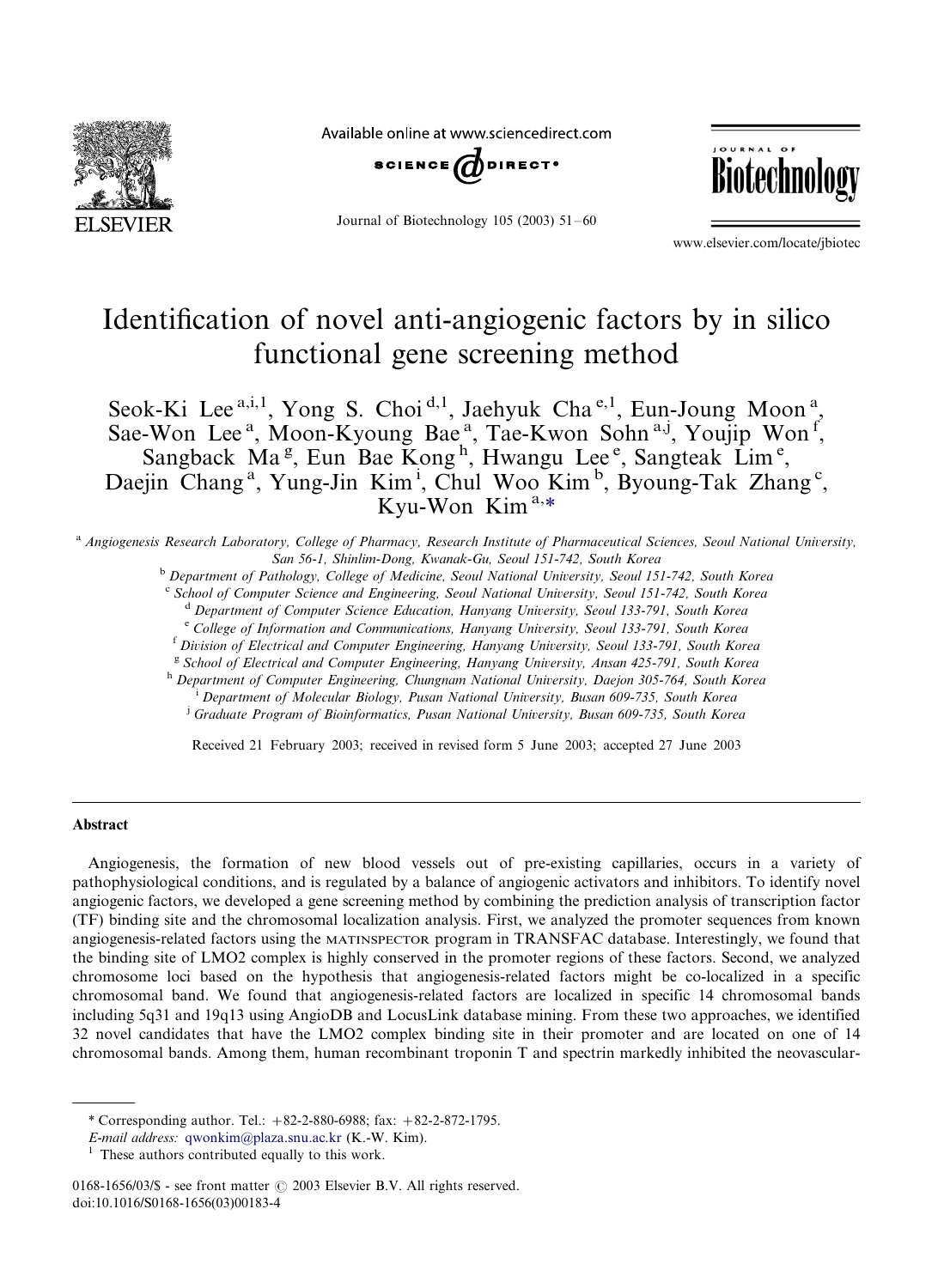<span id="page-1-0"></span>ization in vivo and in vitro. Collectively, we suggest that the combination of the prediction analysis of TF binding site and the chromosomal localization analysis might be a useful strategy for gene screening of angiogenesis.  $\odot$  2003 Elsevier B.V. All rights reserved.

Keywords: Angiogenesis; Transcription factor; Chromosomal localization; Gene screening

## 1. Introduction

Angiogenesis, new capillaries sprouting from pre-existing vessels, occurs in a variety of physiological and pathological conditions including embryonic development, wound healing, and tumor growth. Angiogenesis is regulated by a balance of angiogenic activators and inhibitors, which act as molecular basis for understanding angiogenic process and therapeutic targets in clinical fields [\(Folkman and Klagsbrun, 1987; Yancopoulos et](#page-9-0) [al., 1998; Lee et al., 2001](#page-9-0)). Therefore, a number of molecules participating in angiogenesis have been identified by conventional experimental methods (Cuev[as and Asin-Cardiel, 2000](#page-8-0)). However, it is expected that more novel protein factors will be involved in the complex pathways of angiogenesis.

To identify novel angiogenesis-related factors that regulate the spatial and temporal blood vessel networks, much of the research in this field focused on gene screening methods. However, current gene screening methods have been limited by the laborious and time-consuming experimental methodology. To overcome these limitations, in silico (or virtual) analysis has been recently developed [\(Leung et al., 2001](#page-9-0)). It provides an idea of the approximate result and prevents unnecessary experiments. For instance, [Bortoluzzi and Danieli](#page-8-0) [\(1999\)](#page-8-0) reported that in silico analysis of tissuespecific transcription patterns was developed using biological tools and databases publicly available in the World Wide Web. Furthermore, the increasing number of biological information from whole human genome available on the public database promoted in silico screening of genome locus and gene expression profiles.

In this study, we developed an in silico gene screening method combining of two strategies to screen and identify novel angiogenic factors. The first strategy is the prediction analysis of the conserved transcription factor (TF) binding site

in promoter regions of the known angiogenesisrelated factors of the angiogenesis database (AngioDB; [Sohn et al., 2002\)](#page-9-0) using the MATLNSPEC-TOR program in TRANSFAC database ([Quandt et](#page-9-0) [al., 1995\)](#page-9-0). The second one is based on the hypothesis that genes involved in angiogenic process might be co-localized on the specific chromosomal band(s). It was recently reported that genes with similar functions tend to occur in adjacent positions along the chromosomes in the Saccharomyces cerevisiae genome [\(Cohen et al.,](#page-8-0) [2000\)](#page-8-0).

Remarkably, we found that the binding site of LMO2 complex exists in the promoter of angiogenesis-related factors as the highest frequency. The LMO2, DNA-binding protein complex, is composed of the TAL1, E47, GATA-1 and Ldb1/NLI proteins, and regulates distinct phases of angiogenesis and hematopoiesis ([Yamada et al.,](#page-9-0) [2000\)](#page-9-0). Therefore, we targeted LMO2 complexbinding site for in silico screening of novel factors involved in angiogenesis. Furthermore, we identified 14 chromosomal bands including 5q31 and 19q13 through mining information from AngioDB and LocusLink databases. Thereafter, we found that two novel angiogenic factors identified by in silico screening method, troponin T and spectrin, have anti-angiogenic activities both in vivo and in vitro angiogenesis assays. Our results are the first one describing an in silico screening method to identify novel anti-angiogenic factors.

### 2. Materials and methods

## 2.1. Materials and cell culture

Human recombinant troponin T and spectrin were purchased from Sigma Corp. (St. Louis, MO). Human umbilical vein endothelial cells (HUVECs) were provided by primary cell culture.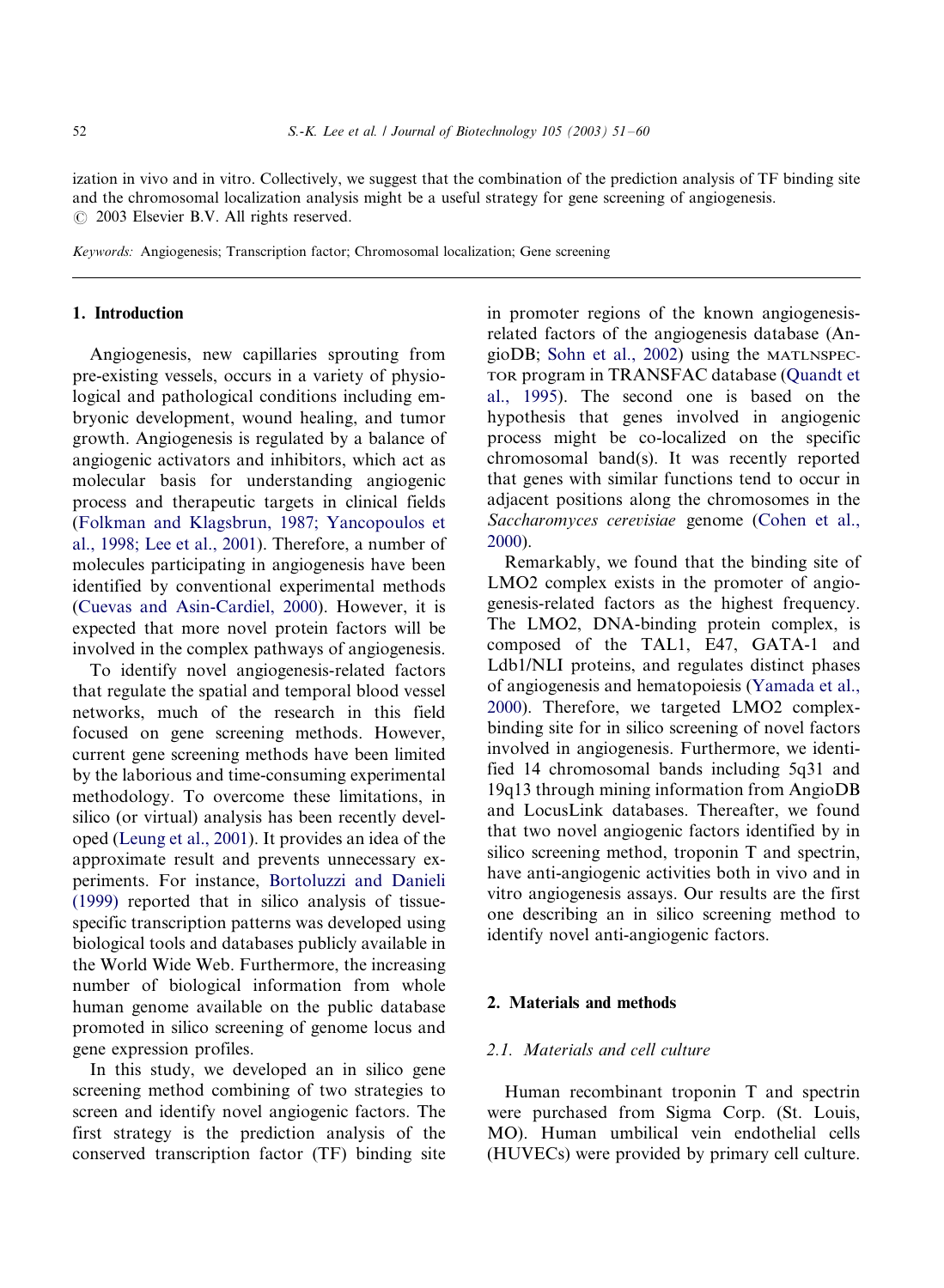The HUVECs (passage  $6-8$ ) were plated onto 0.3% gelatin-coated culture flasks and grown in M199 (Life Technologies, New York) containing heat-inactivated 20% fetal bovine serum (FBS) (Life Technologies), 3 ng ml<sup>-1</sup> bFGF, 100  $\mu$ g  $ml^{-1}$  heparin, 100 U ml<sup>-1</sup> penicillin, and 100 µg ml<sup>-1</sup> streptomycin at 37 °C incubator in a humidified atmosphere containing  $5\%$  CO<sub>2</sub> ([Kim et al.,](#page-9-0) [2001\)](#page-9-0).

## 2.2. Tube formation assay

250 µl Matrigel (10 mg ml<sup>-1</sup>) was pipetted into 24-well culture plates and polymerized for 30 min at 37 °C. HUVECs ( $1 \times 10^5$  cells) were seeded on the surface of Matrigel. Then, troponin T or spectrin was added and incubated for 16 or 24 h, respectively. Morphological changes of cells were observed under a microscope and captured through a phase-contrast microscope and photographed.

#### 2.3. Wounding migration assay

HUVECs were plated onto 0.3% gelatin-coated 60 mm culture dishes. At 90% confluency, the endothelial cell monolayers were wounded 2 mm in width with a sterilized razor blade and marked a reference line. Plates were rinsed with serum-free medium to remove cellular debris. Fresh medium with 20% serum and 1 mM thymidine (to inhibit cell proliferation) was then added. HUVECs were allowed to migrate for 16 h and rinsed with serumfree medium, followed by fixing with absolute methanol and staining with Giemsa. Migration was quantitated with counting the number of cells that moved beyond the reference line. And photographs were taken through an inverted microscope  $(x 40)$ . This experiment was repeated three times. These data was displayed as percent of control condition. All the control experiments were carried out in the same media containing drug-free vehicle. Data were expressed as mean+standard error of the mean (S.E.M.) and were analyzed using one way analysis of variance and Student's t-test for individual comparisons.  $P$  values less than 0.05 are considered to be statistically significant.

## 2.4. In vivo chick chorioallantoic membrane  $(CAM)$  assay

The fertilized chicken eggs used in this study were kept in humidified incubator at 37 °C. After 3-day incubation, about 3 ml of albumin were aspirated from eggs with an 18-gauge hypodermic needle through the small hole drilled at the narrow end of the eggs. At the stage of 3-day-old chick embryo, the shell covering the air sac was punched out and removed by forceps, and the shell membrane on the floor of the air sac was peeled away. At the stage of 4.5-day-old chick embryo, a sample-loaded thermanox-coverslip was applied to the CAM surface, and then the chick embryo was returned to the incubator. Two days later, an appropriate volume of a 10% fat emulsion (Intralipose  $10\%$ ) was injected using a 33-gauge needle into a 6.5-day-old embryo chorioallantois, and observed under a microscope. At least 20 eggs were used for each dose of sample.

#### 3. Results

## 3.1. Resources for angiogenesis-related factors in AngioDB

The information for the known angiogenesisrelated factors in human was obtained from the angiogenesis database (AngioDB; [Sohn et al.,](#page-9-0) [2002\)](#page-9-0). AngioDB is a hand-curated secondary database, provides a signaling network of angiogenesis-related biomolecules in human. The 309 records of AngioDB consisted of 12 fields and provided a list of angiogenesis-related factors classified by three categories as angiogenic activators, angiogenic signaling molecules and angiogenic inhibitors. The database has an external link to National Center for Biotechnology Information (NCBI) databases. AngioDB is available through the internet at [http://angiodb.snu.ac.kr/.](http://angiodb.snu.ac.kr/)

## 3.2. Conservation of LMO2 complex binding site in the angiogenesis-related factors

To search TF binding sites in promoter sequences of the known angiogenesis-related factors,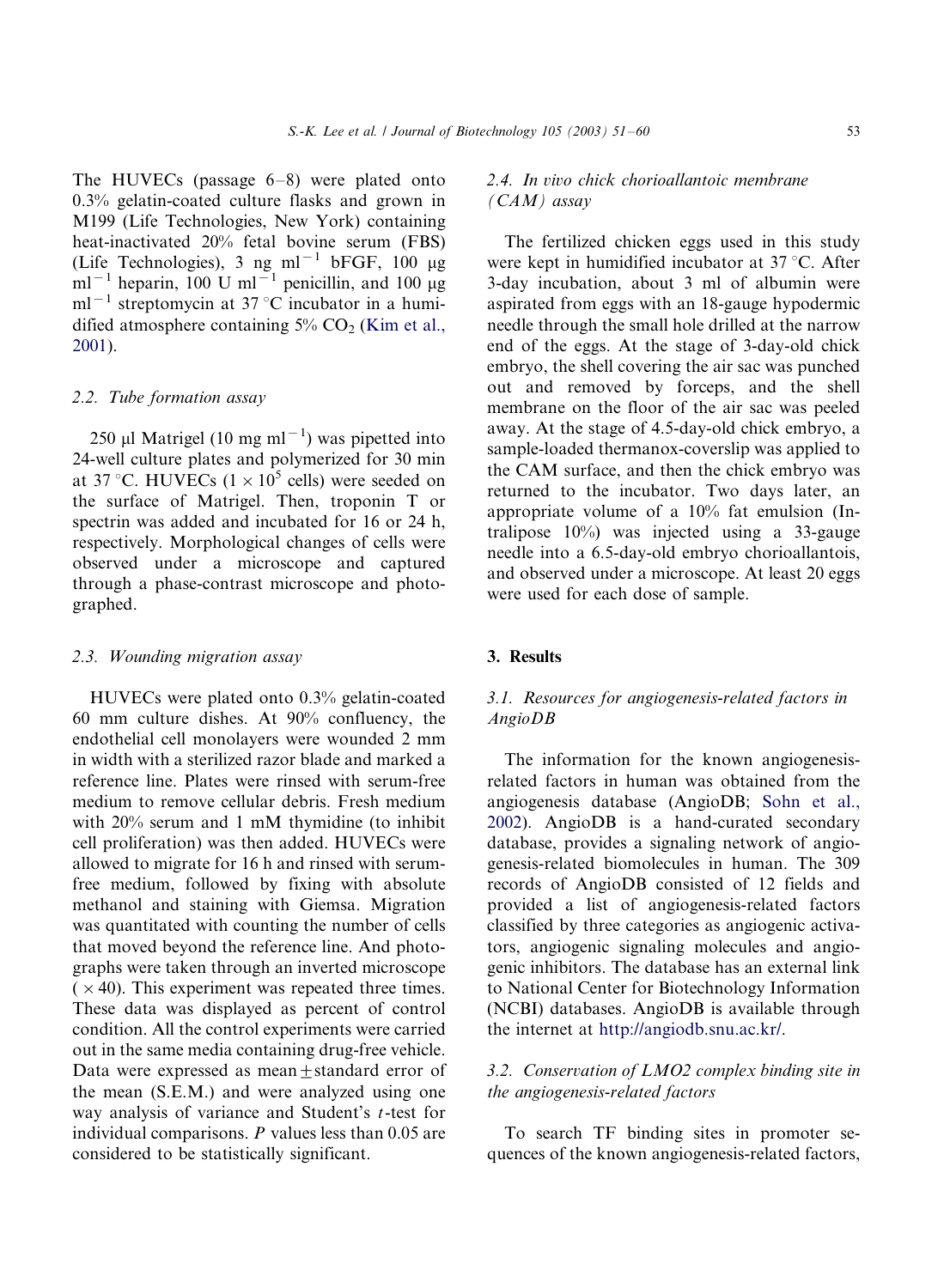| Category <sup>a</sup> | Data set | Promoter reported factors <sup>b</sup> | Predicted factors <sup>c</sup> |  |
|-----------------------|----------|----------------------------------------|--------------------------------|--|
| Activator             |          | 30                                     | 23                             |  |
| Inhibitor             | 43       |                                        |                                |  |
| Signaling proteins    | 38       | 18                                     | 10                             |  |

<span id="page-3-0"></span>Table 1 Prediction results for the angiogenesis-related factors having LMO2 complex binding site in their promoters

<sup>a</sup> Category indicates the functional three groups of AngioDB.<br><sup>b</sup> These factors indicate that promoter sequences were reported in GenBank DB.<br><sup>c</sup> These factors indicate that the LMO2 complex binding site is contained in t

we firstly extracted the promoter sequences of angiogenesis-related factors from GenBank DB [\(Benson et al., 2000\)](#page-8-0). Among 156 factors in AngioDB, we extracted 65 promoter sequences reported in GenBank DB, and analyzed TF binding sites of these 65 sequences using the MATINSPECTOR ver 2.2 in TRANSFAC DB ver 4.0 [\(http://transfac.gbf.de/TRANSFAC/in](http://transfac.gbf.de/TRANSFAC/index.html)[dex.html](http://transfac.gbf.de/TRANSFAC/index.html); [Wingender et al., 2001](#page-9-0)) (Table 1). The TRANSFAC database provides vast amounts of information about genomic binding sites of eukaryotic TFs and the binding proteins. MATIN-SPECTOR is a program that utilizes a library of precompiled weight matrices for TF binding sites to scan potential binding sequences of the corresponding factors ([Misener and Krawetz, 1999](#page-9-0)). This program determines an individual score for each sequence segment with all matrices selected for the analysis, and reports all matches that score equal or above a user-defined threshold. Since default similarity value (core similarity, 0.75; matrix similarity, 0.85) of MATINSPECTOR program produced high number of false positives, we used vertebrate matrix and selected strict threshold values (core similarity, 1.0; matrix similarity, 0.9) for efficient analysis of promoter sequences.

As a result, we found that the LMO2 complex binding site is highly conserved in 48 of 65 promoter sequences (Table 1). LMO2-mediated transcription complex has been reported to reg-

Table 2 Chromosomal distribution of angiogenesis-related factors on human genome

| Group size <sup>a</sup> |    | Number of groups Chromosomal bands Number of genes <sup>b</sup> Description <sup>c</sup> |     |                                                             |
|-------------------------|----|------------------------------------------------------------------------------------------|-----|-------------------------------------------------------------|
| Singlet                 | 62 |                                                                                          |     |                                                             |
| Pair                    | 21 |                                                                                          |     |                                                             |
| Triplet                 | 9  | 4q12                                                                                     | 18  | KDR, SCYB5, platelet factor 4                               |
|                         |    | 6q23                                                                                     | 19  | IGF2R, OCT1, plasminogen                                    |
|                         |    | 11p15                                                                                    | 140 | Adrenomedullin, IGF2, TNNI                                  |
|                         |    | 11q13                                                                                    | 156 | TEM1, VEGFB, FGF3                                           |
|                         |    | 11q23                                                                                    | 68  | ATM, apolipoprotein A4, ETS1                                |
|                         |    | 12q13                                                                                    | 155 | ERBB3, SP1, NAB2                                            |
|                         |    | 14q24                                                                                    | 52  | HIF-Iα, PGF, FOS                                            |
|                         |    | 16p13                                                                                    | 101 | CREBBP, UBE21, TPSB2                                        |
|                         |    | 19p13                                                                                    | 244 | ICAM1, CREB-H, TCF3                                         |
| Ouadruplet              | -3 | 1q21                                                                                     | 74  | ARNT, integrin $\alpha$ 10, apolipoprotein A2, ephrin-A1    |
|                         |    | 4q21                                                                                     | 21  | Platelet factor 4, IL8, SCYB10, heparanase                  |
|                         |    | 22q13                                                                                    | 98  | TIMP3, PDGF-β, EP300, ECGF1                                 |
| Pentadruplet 1          |    | 19q13                                                                                    | 79  | PLAUR, TGFBI, CGB, TNNI3, hyaluronan synthase l             |
| Hexadruplet 1           |    | 5q31                                                                                     | 188 | Integrin $\alpha$ , FGF1, EGR1, IL4, PDGFR- $\beta$ , SPARC |

<sup>a</sup> Each group indicated the number of co-localized genes in one chromosomal band. b Total gene number in each band. c Description of the angiogenesis-related factors located in each chromosomal band.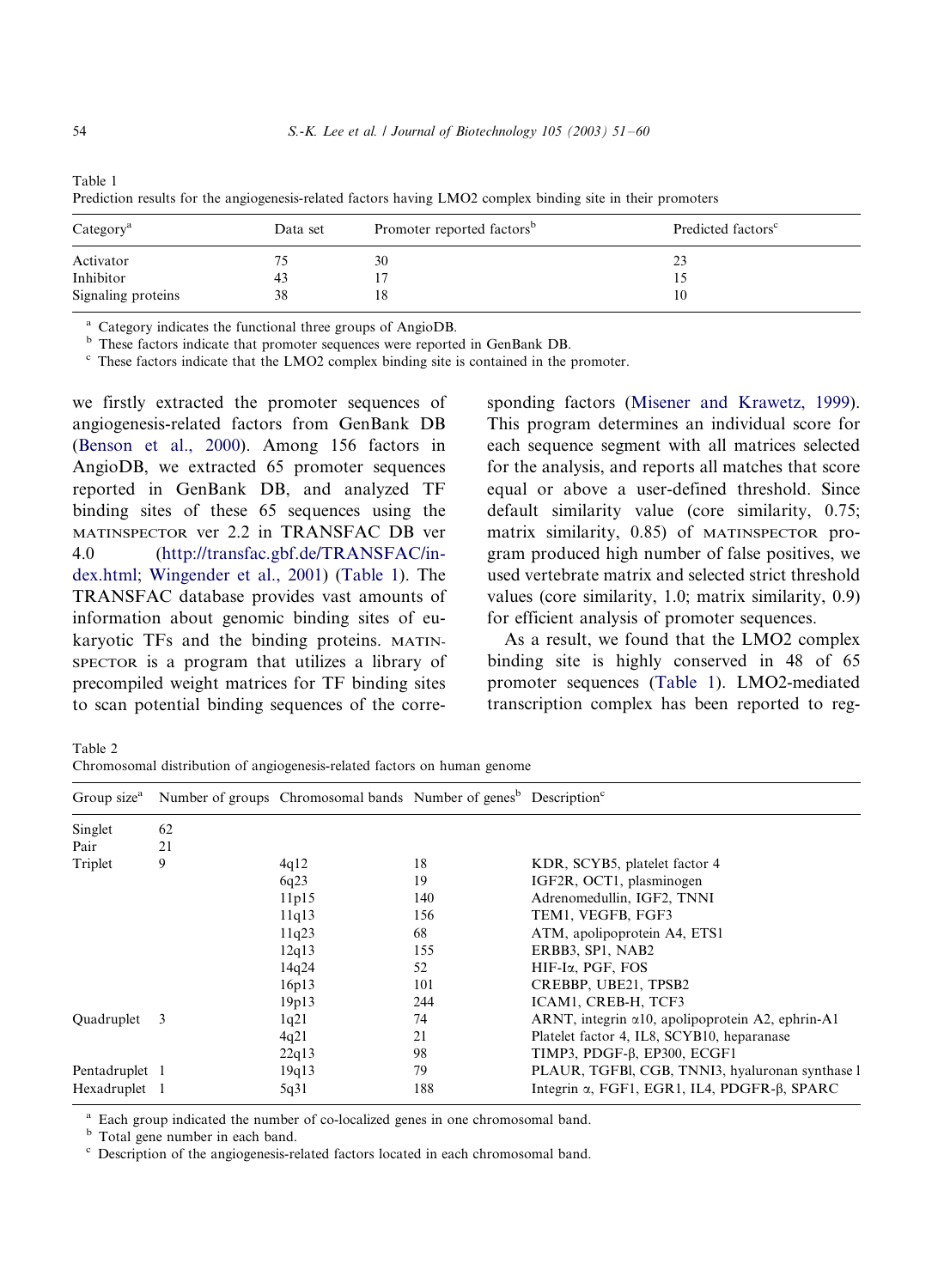<span id="page-4-0"></span>Table 3 Functional grouping list for 32 novel candidates of angiogenesis-related factors

| Gene ontology <sup>a</sup><br>(number of candidates) | Description                               |
|------------------------------------------------------|-------------------------------------------|
| Cell adhesion (2)                                    | Neural cell adhesion molecule 1           |
|                                                      | Lutheran blood group                      |
| Cell proliferation (4)                               | Interleukin 6 receptor                    |
|                                                      | Cyclin-dependent kinase 2,4               |
|                                                      | Somatostatin receptor 5                   |
| Cell shape and cell size                             | Lorierin                                  |
| control $(5)$                                        |                                           |
|                                                      | Spectrin alpha, beta                      |
|                                                      | Periplakin                                |
|                                                      | Troponin T                                |
| Metabolism (2)                                       | Heme oxygenase 1                          |
|                                                      | Tryptophan hydroxylase                    |
| Signal transduction (3)                              | Adenylate cyclase 9                       |
|                                                      | Anti-mullerian hormone type 2             |
|                                                      | receptor                                  |
|                                                      | Chorionic gonadotropin beta poly-         |
|                                                      | peptide                                   |
| Transcription factor (2)                             | $\alpha$ -globin transcription factor CP2 |
|                                                      | CCAAT/enhancer binding protein $\alpha$   |
| Transporter (4)                                      | Aquaporin 2, 5                            |
|                                                      | Uncoupling protein 2, 3                   |
| Not classified (10)                                  | Coagulation factor 5                      |
|                                                      | Iodothyronine deiodinase type 2           |
|                                                      | Ems 1 sequence (cortactin)                |
|                                                      | GTPase regulator associated with the      |
|                                                      | focal adhesion kinase                     |
|                                                      | pp125(FAK)RAF                             |
|                                                      | Histidine-rich calcium-binding            |
|                                                      | protein                                   |
|                                                      | Lactate dehydrogenase A                   |
|                                                      | LIM domain protein                        |
|                                                      | Myocilin                                  |
|                                                      | Ribonuclease, Rnase A family 3            |
|                                                      | Selenoprotein P                           |

<sup>a</sup> Term of gene ontology<sup>TM</sup> consortium.

ulate angiogenesis and target a new anti-angiogenesis drug ([Yamada et al., 2000, 2002](#page-9-0)). Thus, we targeted LMO2 complex binding site for mining of novel angiogenesis-related factors from human genome.

## 3.3. The chromosomal distribution of the known angiogenesis-related factors on human genome

To determine the target chromosomal bands, we analyzed the chromosomal distribution of the angiogenesis-related factors of AngioDB using LocusLink DB ([http://www.ncbi.nlm.nih.go](http://www.ncbi.nlm.nih.gov/LocusLink/)v/Lo[cusLink/;](http://www.ncbi.nlm.nih.gov/LocusLink/) [Pruitt and Maglott, 2001](#page-9-0)). We hypothesized that angiogenesis-related factors tend to

occur in adjacent loci along the chromosomes in human genome. Accordingly, we selected 14 chromosomal bands, such as 4q12, 5p31 and 19q13, at which more than three angiogenesisrelated factors are co-localized ([Table 2](#page-3-0)).

### 3.4. Selection of novel candidates

To screen genes that have a LMO2 complex binding site in their promoter sequences, we extracted the known promoter sequences of 1413 genes in 14 chromosomal bands selected from GenBank DB. The 316 out of 1413 promoter sequences were used to search LMO2 complex binding site by MATINSPECTOR program. Thereafter, we identified 32 novel candidates that have the LMO2 complex binding site in their promoter region and are located on one of 14 chromosomal bands.

And then we classified these 32 candidates by term of Gene Ontology<sup>TM</sup> [\(http://www.geneonto](http://www.geneontology.org)[logy.org](http://www.geneontology.org)) (Table 3). The terms were related with each step of angiogenic processes. Among 32 candidates, we selected two candidates that related with "cell shape and cell size control" and "cytoskeletal" terms of Gene Ontology<sup>TM</sup>. Capillary endothelial cells can be switched between growth and differentiation by altering cell-extracellular matrix interactions and thereby, modulating cell shape. Moreover, proliferation of endothelial cell is tightly regulated by endothelial cell shape and cytoskeletal structure [\(Ingber et al.,](#page-9-0) [1995\)](#page-9-0). Therefore, we selected two candidates related with cell shape and cytoskeletal structure as novel angiogenesis-related factors.

The first candidate is troponin T that is localized on 19q13, and has 12 LMO2 complex binding sites in promoter region ([Fig. 1](#page-5-0)). The second one is erythrocytic spectrin which includes alpha and beta isoforms localized on 1q21 and 14q24, respectively. These spectrin isoforms have two (alpha) or seven (beta) LMO2 complex binding sites in their promoter region, respectively [\(Fig. 1](#page-5-0)).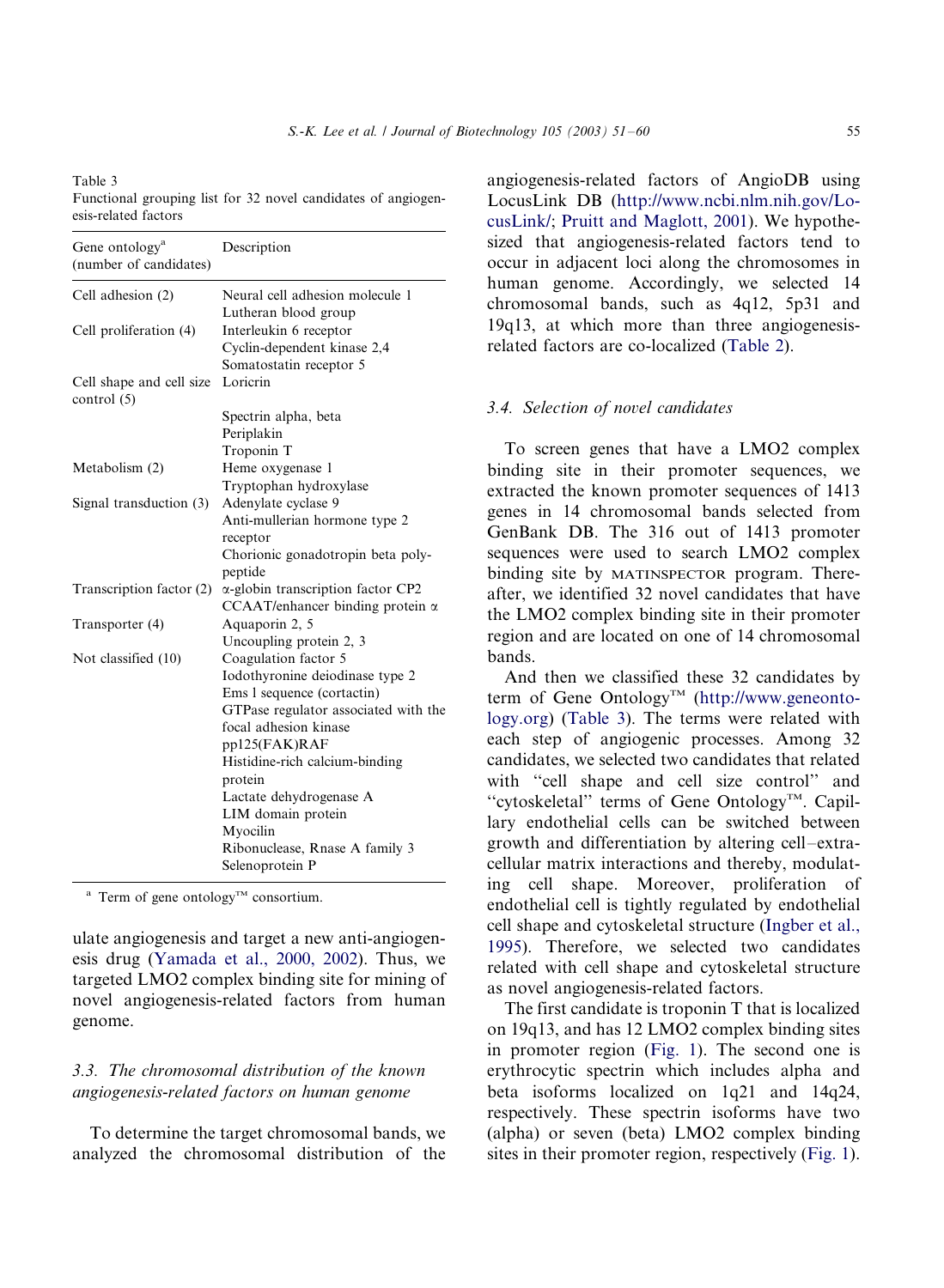<span id="page-5-0"></span>

Fig. 1. Alignment of predicted LMO2 complex binding sites in the promoter regions of selected candidates. These prediction results were performed with the MATINSPECTOR ver. 2.2 in TRANSFAC DB ver 4.0. Site labels indicate predicted LMO2 complex binding sites in the  $5' \rightarrow 3'$  order as shown.

## 3.5. Troponin T and spectrin inhibit the tube formation and migration of HUVEC

We investigated the effect of troponin T and spectrin on each step of angiogenesis using in vitro angiogenesis assays. We firstly examined the effect of troponin T and spectrin on the HUVEC viability at several concentrations of candidates (from 10 to 200 ng ml<sup> $-1$ </sup>). These candidates did not show any cytotoxic effect on the HUVECs (data not shown). To determine the effect of candidates on HUVEC tubular differentiation,

we did a tube formation assay (Fig. 2). The morphological differentiation of HUVECs was normally stimulated when HUVECs were placed on Matrigel-coated plate. However, in the treatment of troponin T or spectrin, HUVECs on Matrigel failed to form vessel-like structure. In addition, these proteins strongly inhibited the migration of HUVECs from the edge of the wound into the open area [\(Fig. 3A](#page-6-0)). The inhibitory activity of each candidate on the migration of HUVECs was about 43% (troponin T) and 36% (spectrin) compared with that of control ([Fig. 3](#page-6-0)B).



Fig. 2. Inhibitory effects of troponin T and spectrin on the tube formation of HUVECs. HUVECs were seeded on Matrigel and incubated with M199 containing 20% FBS (control; a, c), M199 with (b) troponin T (100 ng ml<sup>-1</sup>) for 16 h, (d) spectrin (100 ng ml<sup>-1</sup>) or (e) spectrin (200 ng ml<sup>-1</sup>) for 24 h, respectively. The formation of tubular structures was detected by phase-contrast microscopy.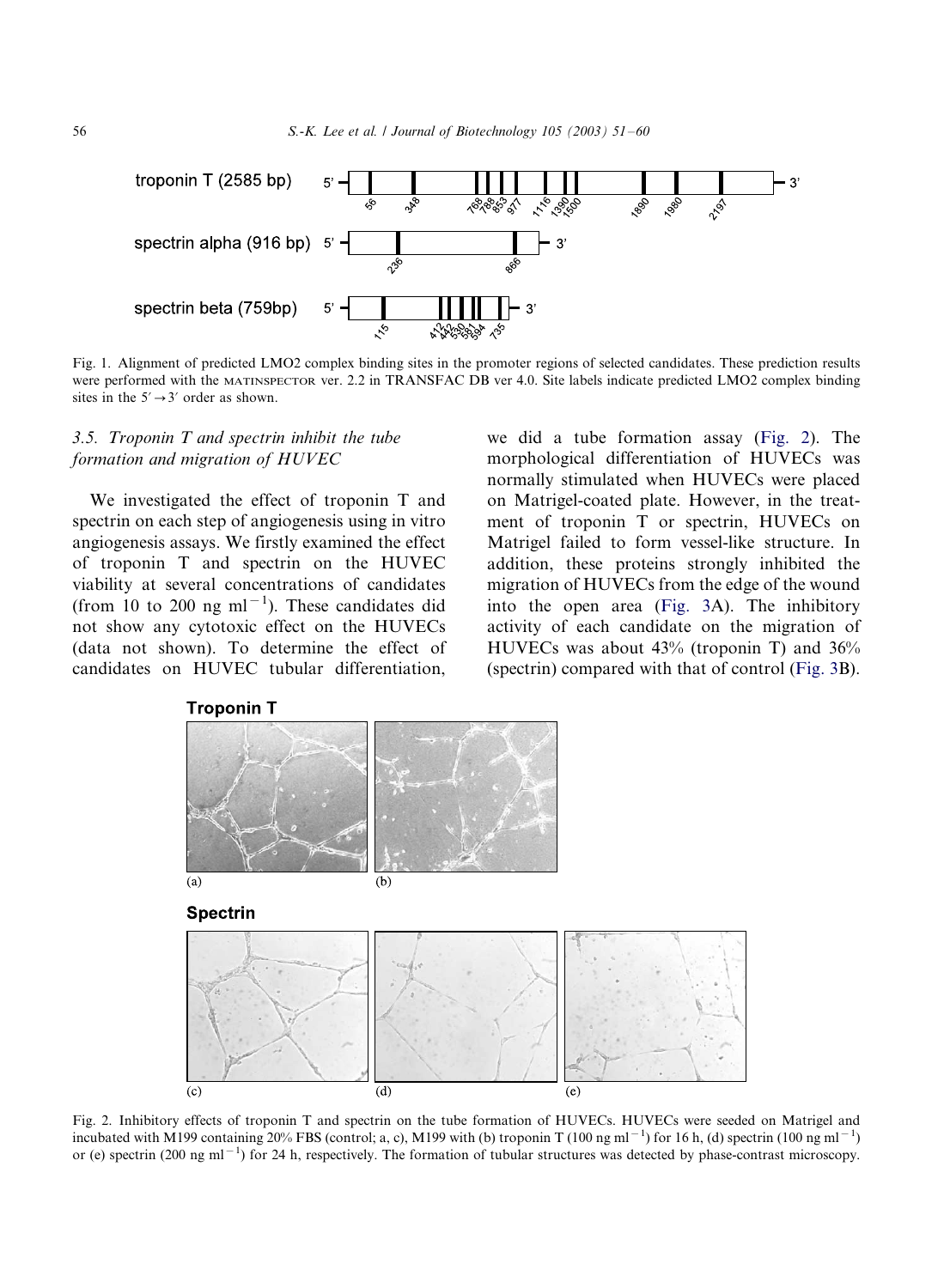<span id="page-6-0"></span>

Fig. 3. Inhibitory effects of troponin T and spectrin on the migration of HUVECs. (A) Confluent HUVECs monolayer was wounded and incubated with (a) control, (b) troponin T (100 ng ml<sup>-1</sup>) or (c) spectrin (100 ng ml<sup>-1</sup>) for 16 h, respectively. (B) Migration was measured as described in [Section 2.](#page-1-0) Results were expressed as the percentage of control  $\pm$  S.E.M. \*,  $P < 0.05$  compared with control.

Therefore, our results showed that anti-angiogenic activity of troponin T and spectrin could be derived by inhibiting tube formation and migration of endothelial cells.

# 3.6. Troponin T and spectrin inhibit angiogenesis in vivo

We performed in vivo CAM assay to confirm the anti-angiogenic activity of troponin T and spectrin. As shown in [Fig. 4A](#page-7-0), application of them showed wide avascular zones reflecting anti-angiogenic activity that was similar to all trans-retinoic acid (RA), a positive control. In addition, troponin T and spectrin strongly inhibited chick embryonic angiogenesis in a dose-dependent manner and  $ID_{50}$  values were shown in 150 ng per egg (troponin T) and 220 ng per egg (spectrin), respectively ([Fig. 4](#page-7-0)B).

#### 4. Discussion

The elucidation of complete genome sequences raised the possibility of in silico deduction of gene function on a genome-wide basis. Application of in silico method was expanded to gene screening, metabolic modeling and drug discovery fields. Recently, it was reported that novel endothelialspecific genes were identified by in silico subtraction of libraries from dbEST collection [\(Humi](#page-9-0)[niecki and Bicknell, 2000](#page-9-0)), and in silico screening of tumor-specific expressed sequences were performed by computer-based differential display (Baranov[a et al., 2001](#page-8-0)).

In this study, we developed a new gene screening method for identification of novel angiogenesisrelated factors. This method was constructed by combination of the prediction analysis of TF binding site and the chromosomal locus analysis.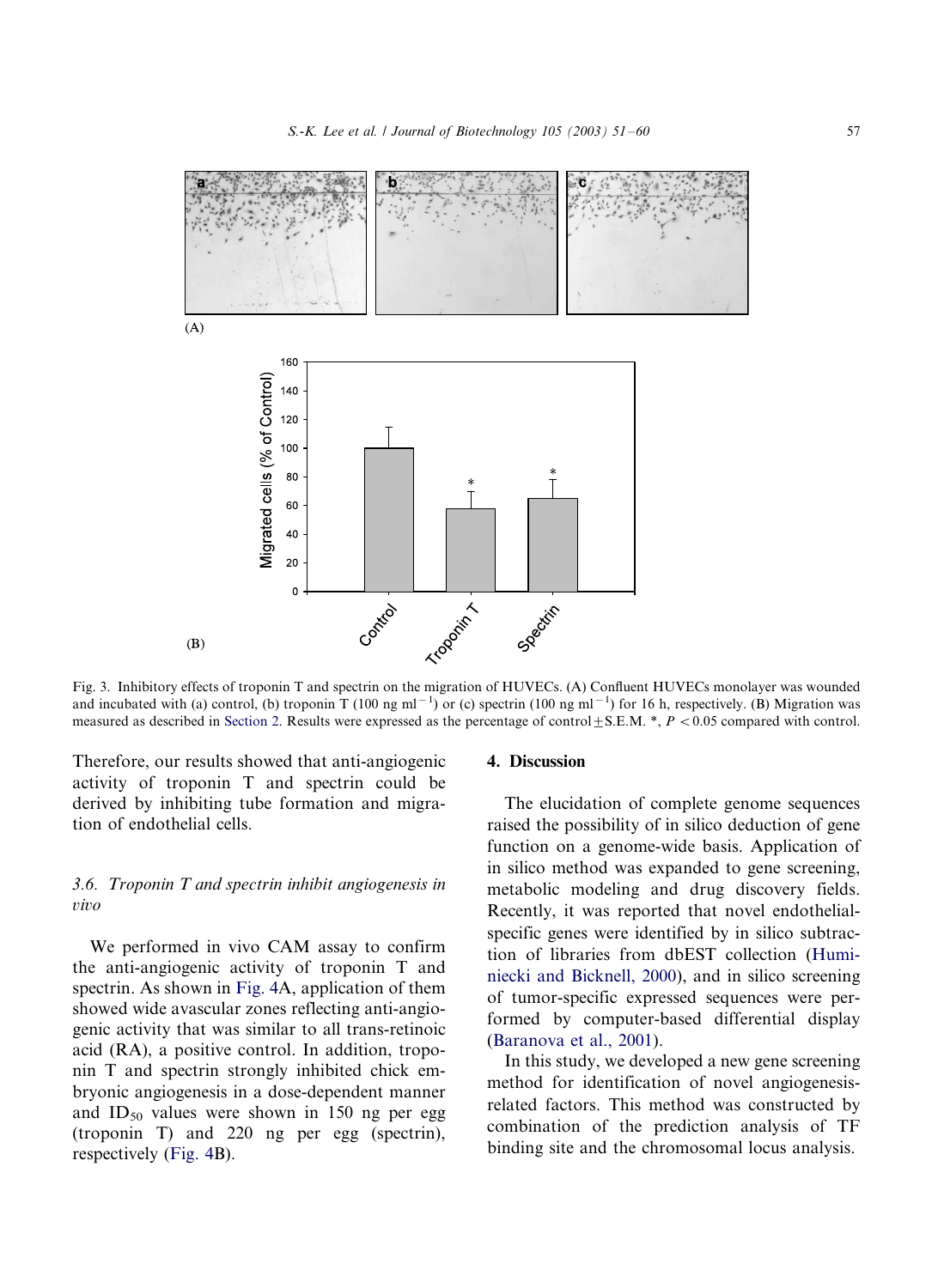<span id="page-7-0"></span>The first strategy was based on the fact that TF binding sites and specific TFs are required for the identification of vascular-specific genes ([Oettgen,](#page-9-0) [2001\)](#page-9-0). Especially, targeted disruption of the zinc finger TF LMO2, the major member of the LMO2 complex, showed that LMO2 is essential for angiogenic remodeling of the existing capillary network. This LMO2 complex is specifically



 $(A)$ 

|               | Dose<br>(ng/egg) | Inhibitor activity (%)<br>(inhibited/total) |
|---------------|------------------|---------------------------------------------|
| Control       | 0                | 8<br>(4/50)                                 |
| Retinoic acid | 1000             | (48/55)<br>87                               |
| Troponin T    | 50               | 28<br>(5/18)                                |
|               | 200              | (14/23)<br>61                               |
|               | 500              | (15/20)<br>75                               |
| Spectrin      | 50               | 24<br>(7/29)                                |
|               | 200              | 48<br>(10/21)                               |
|               | 500              | (18/25)<br>72                               |

 $(B)$ 

Fig. 4. Anti-angiogenic effects of troponin T and spectrin on the chick CAMs. (A) Thermanox coverslips were treated with troponin T or spectrin on the CAMs surface of 4.5-day-old-chick embryo. After 2 days, intralipose was injected into chorioallantois and the chick embryo was observed under a microscope. (a) Control CAMs treated with blank coverslips showed no anti-angiogenic response. Positive responses were seen in the CAMs implanted with coverslips loaded with (b) RA (1 µg per eggs), (c) troponin T (200 ng per eggs), (d) troponin T (500 ng per eggs), (e) spectrin (200 ng per eggs), (f) spectrin (500 ng per eggs), respectively. (B) Dose dependent inhibitory effects of troponin T and spectrin.Fig. 4 (Continued)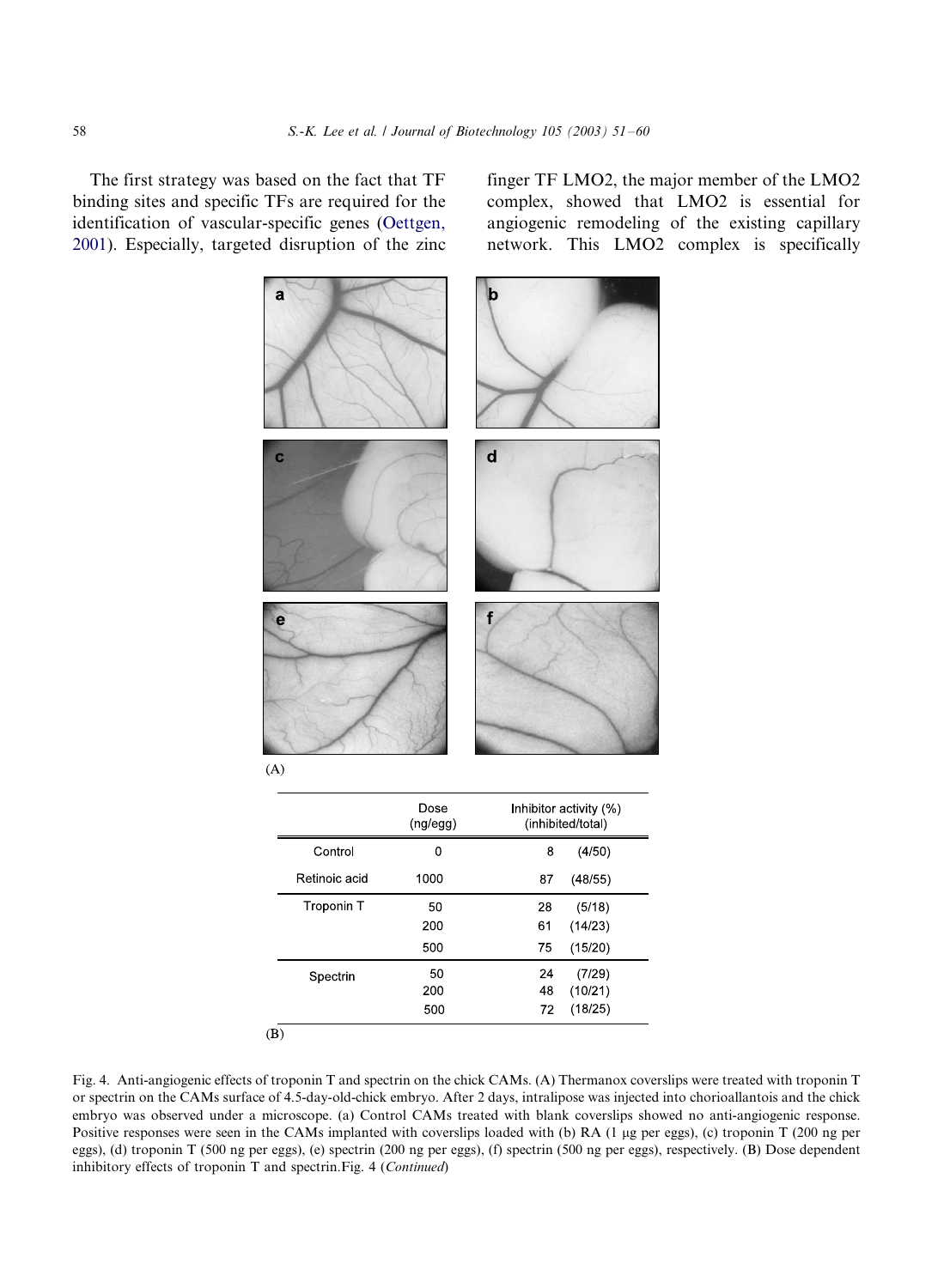<span id="page-8-0"></span>needed for angiogenesis [\(Yamada et al., 2000\)](#page-9-0). However, angiogenesis-specific genes containing LMO2 complex binding site were not reported yet. Therefore, we applied LMO2 complex binding site to in silico angiogenesis-related gene screening method.

The second strategy for in silico screening of angiogenesis-related factors is that genes with similar functions were located in adjacent positions on the chromosome. We, therefore, hypothesized that this regional coexpression might be required for the efficient regulation of gene expression in huge human genome. Genes with similar function are localized on adjacent chromosomal positions (Cohen et al., 2000). In addition, genes involved in the same process display correlated expression on the same chromosome in the S. cerevisiae genome.

For in silico angiogenesis-related gene screening, we established two criteria. First, promoter regions of candidate factors contain conserved LMO2 complex binding site. Second, novel angiogenesisrelated factors are located on specific chromosomal bands, where more than three known angiogenesis-related factors were localized adjacently. Using this gene screening approach, we found 32 candidates as novel angiogenesis-related factors including troponin T and spectrin ([Table 3](#page-4-0)).

Troponin T, one subunit of the troponin complex, plays an important role in regulation of muscle contraction. Components of troponin are widely used as biochemical markers of various heart injuries (Bhayana and Henderson, 1995; Hamm and Katus, 1995). Troponin I, one of troponin isoform, changes the morphology of capillary endothelial cells into flat, elongated, and refractile-appearing form, inhibits the growth of endothelial cells and increases adhesion with extracellular matrix (Braunhut and Palomares, 1991; Moses et al., 1999). Spectrin forms a submembrane cytoskeleton network with actin and a number of other accessory proteins [\(Viel](#page-9-0) [and Branton, 1996\)](#page-9-0). In addition, spectrin may play the dynamic and critical functions in development and human disease including spherocytosis, elliptocytosis (Dubreuil and Grushko, 1998). However, a role for troponin T and spectrin in angiogenesis has not been recognized. Our data showed a new

role of troponin T and spectrin as anti-angiogenic factor [\(Figs. 2](#page-5-0)–4). Further studies are in progress to elucidate the detailed roles and exact mechanisms of these factors.

We, therefore, proposed that a novel in silico method for the screening of angiogenesis-related factors will be helpful to make the angiogenesisrelated gene profiles. Furthermore, these profiles provide much information about molecular mechanisms during angiogenesis, and apply the basic knowledge of angiogenic diseases for clinical and therapeutic fields. Moreover, this new in silico screening method can be applied to identify novel molecules involved in various biological processes such as cell cycle, apoptosis and differentiation.

#### Acknowledgements

Financial support was from the Overhead Research Fund of Seoul National University, Seoul, Korea and the Vascular System Research Center grant from the Korea Science and Engineering Foundation, Korea.

#### References

- Baranova, A.V., Lobashev, A.V., Ivanov, D.V., Krukovskaya, L.L., Yankovsky, N.K., Kozlov, A.P., 2001. In silico screening for tumour-specific expressed sequences in human genome. FEBS Lett. 508, 143-148.
- Benson, D.A., Karsch-Mizrachi, I., Lipman, D.J., Ostell, J., Rapp, B.A., Wheeler, D.L., 2000. GenBank. Nucleic Acids Res. 28, 15–18.
- Bhayana, V., Henderson, A.R., 1995. Biochemical markers of myocardial damage. Clin. Biochem. 28, 1 -/29.
- Bortoluzzi, S., Danieli, G.A., 1999. Towards an in silico analysis of transcription patterns. Trends Genet. 15, 118-/ 119.
- Braunhut, S.J., Palomares, M., 1991. Modulation of endothelial cell shape and growth by retinoids. Microvasc. Res. 41, 47-/ 62.
- Cohen, B.A., Mitra, R.D., Hughes, J.D., Church, G.M., 2000. A computational analysis of whole-genome expression data reveals chromosomal domains of gene expression. Nat. Genet. 26, 183-186.
- Cuevas, P., Asin-Cardiel, E., 2000. Electromagnetic therapeutic angiogenesis: the next step. Neurol. Res. 22, 349-350.
- Dubreuil, R.R., Grushko, T., 1998. Genetic studies of spectrin: new life for a ghost protein. Bioessays 20, 875–878.